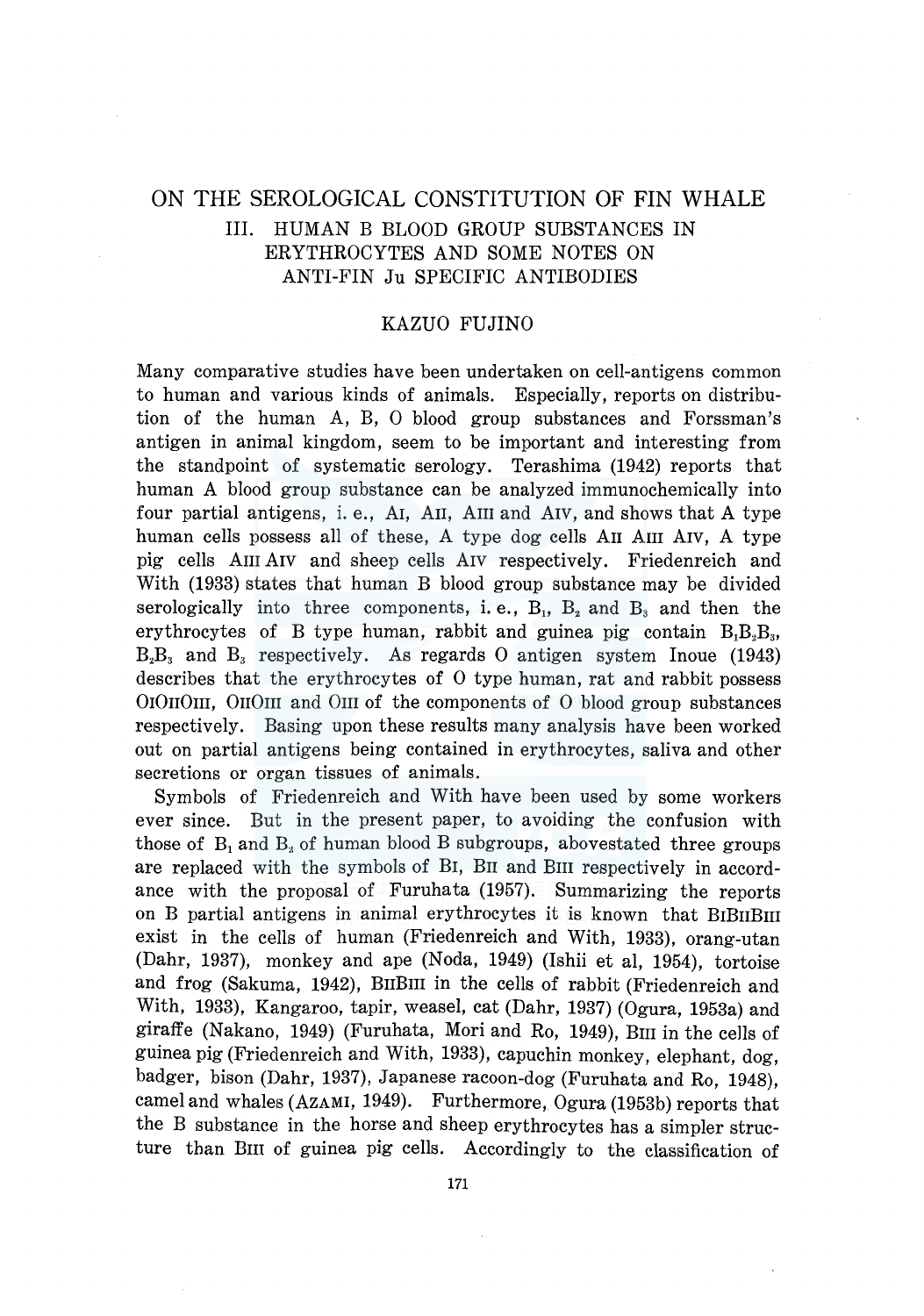Friendenreich and With (1933) the author detects the B substances in the erythrocytes of whales, and confirmed the existence of some components of B antigen by adsorbing and immunizing experiments. The author reports here on a new B partial antigen in fin whale cells which has simpler structure than the already-known BIII in guinea pig cells, and simultaneously notes some observations on the anti-fin Ju normal antibodies in the sera of immune animals and the appearance of immune antibody into egg-white of a fowl.

## HUMAN B BLOOD GROUP SUBSTANCES IN FIN WHALE ERYTHROCYTES

#### MATERIALS AND METHODS

Anti-BI, anti-En and anti-Em sera were prepared by the method of Yamaguchi (1943). Details of those and other items on materials and methods are as follows.

*Anti-B*1 *agglutinin.* When a rabbit is immunized with human B (BIBnBm) blood group erythrocytes, anti-BI antibody is produced alone in relation to B antigen, because the cells of rabbit possess BII and BIII components. This phenomenon is termed as the intravital filtration (Furuhata, 1957, p. 156). Then species-specific and anti-C agglutinins which are produced simultaneously should be adsorbed away from this serum by the A type human erythrocytes. These A type cells are taken from five or more individuals and are mixed together for use of adsorption. After these procedures may be obtained the anti-BI agglutinin available for the experiments.

*Anti-B<sub>II</sub>* agglutinin. Being adsorbed the anti-C and the anti-O (Eisler's or Kagaya's anti-human cell heterogeneous antibody, (Eisler, 1930; Kagaya, 1940) agglutinins with A and 0 types human cells and anti-Em agglutinin with guinea pig cells from the serum of fowl immunized with rabbit erythrocytes (BnBm), available anti-En agglutinin can be obtained alone. A type cells which are used for adsorption are taken from several individuals similary to the previous case.

 $Anti-B_{III}$  agglutinin. If the anti-C and the anti-O agglutinins are adsorbed away from serum of a fowl immunized with the erythrocytes of guinea pig (Bm), the anti-Em agglutinin will be taken out alone.

*Erythrocytes of human and fin whales.* Collecting, preserving and other treatments of these erythrocytes are just the same as those in previous report (Fujino, 1953).

*Erythrocytes of rabbits and guinea pigs.* Bloods were taken from ear vein in rabbit and from heart with syringe in guinea pig. After separation and washing with salt solution, these erythrocytes were used to various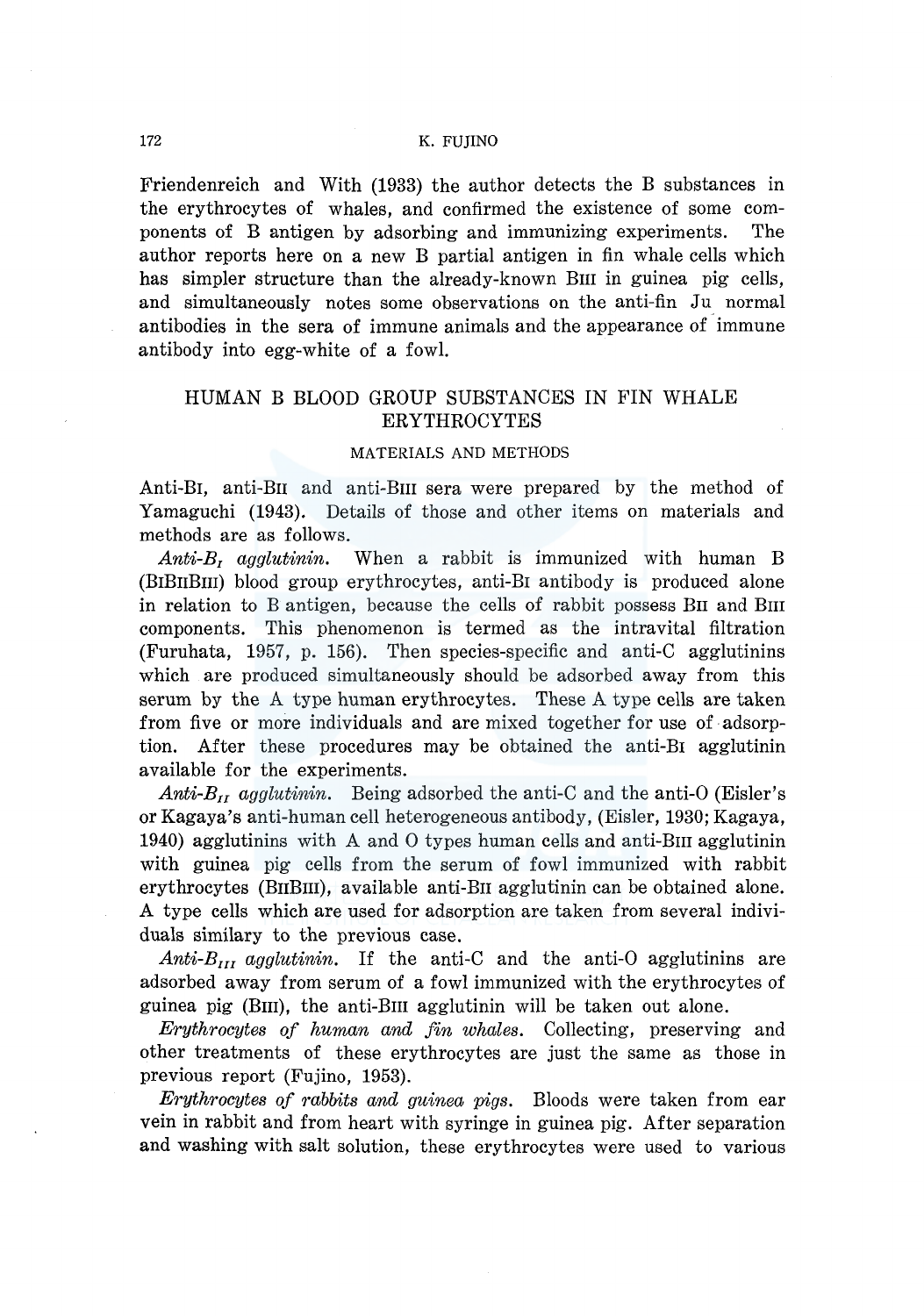experiments.

*Immune animal.* Mature rabbits and fowls, weighing more than 2.0 kg in the former and 1.5 kg in the latter, were used as immune animal. Prior to immunization, anti-human A and anti-human B normal antibodies, that is the '' Serum type '', were detected on the sera of these animals.

*Immune sera.* Each immune animal was given intravenously on alternate days a series of (seven times') injections of  $10\%$  erythrocytes suspenstoms. A dose of injection of these immune antigens is  $5 \text{ ml}$ , in a rabbit and 3 ml. in a fowl. Seven days after last injection, animals were sacrificed for bleeding by puncture of cervical artery. After separation and inactivation these immune sera (1) were added with  $1/10$  volume of 5% carbolic acid and preserved in refrigerator at the temperature of 0° to 5<sup>o</sup>C, or (2) were kept in freezer at the temperature of  $-5^{\circ}$  to  $-10^{\circ}$ C after mixing with  $1/10$  volume of  $1\%$  sodium azide (NaN<sub>3</sub>).

*Adsorption tests and immunizing experiments.* For the purpose of detection of B antigen in the fin whale erythrocytes, adsorption tests and immunizing experiments must be made on their cells. Firstly the stated three partial antibodies were used in such adsorption tests. After thorough adsorption with fin whale cells, descendings of their titers against human B cells were examined. If the descent occurs, it is assumed that the fin whale cells used for adsorption possess the corresponding or simpler B antigen. When no descent occurs, existence of corresponding B antigen will be denied. Secondarily the existence of B antigen should be confirmed with immunizing experiments. Prior to immunization normal anti-human B antibody of immune animal (fowl) was examined. If acendings of titers of anti-human B agglutinins take place after immunization with fin cells, B antigen exists in their cells. In this case immunizing and post-immunizing procedures are just the same as those in preparation of anti-BIII agglutinin.

In case of fowls' immune sera, the cells of antigen show a tendency to cling on bottom wall of hole-glass before formation of agglutinating lumps, and therefore the more frequent shaking or mixing seem to be necessary during reacting period than in the case of rabbit sera.

#### EXPERIMENTS AND RESULTS

*Preparation of anti-B<sub>1</sub>, anti-B<sub>11</sub> and anti-B<sub>111</sub> sera. These partial* antibodies were prepared with the method used by Yamaguchi (1943). Their titers did not generally reach up to so high, and are showed in table 1, i. e., 1: 256 in anti-BI, 1: 16 in anti-Bu, and 1: 256, 1: 64 and 1: 32 in anti-Bm agglutinins respectively. But these sera were useful enough to analysis of partial antigens.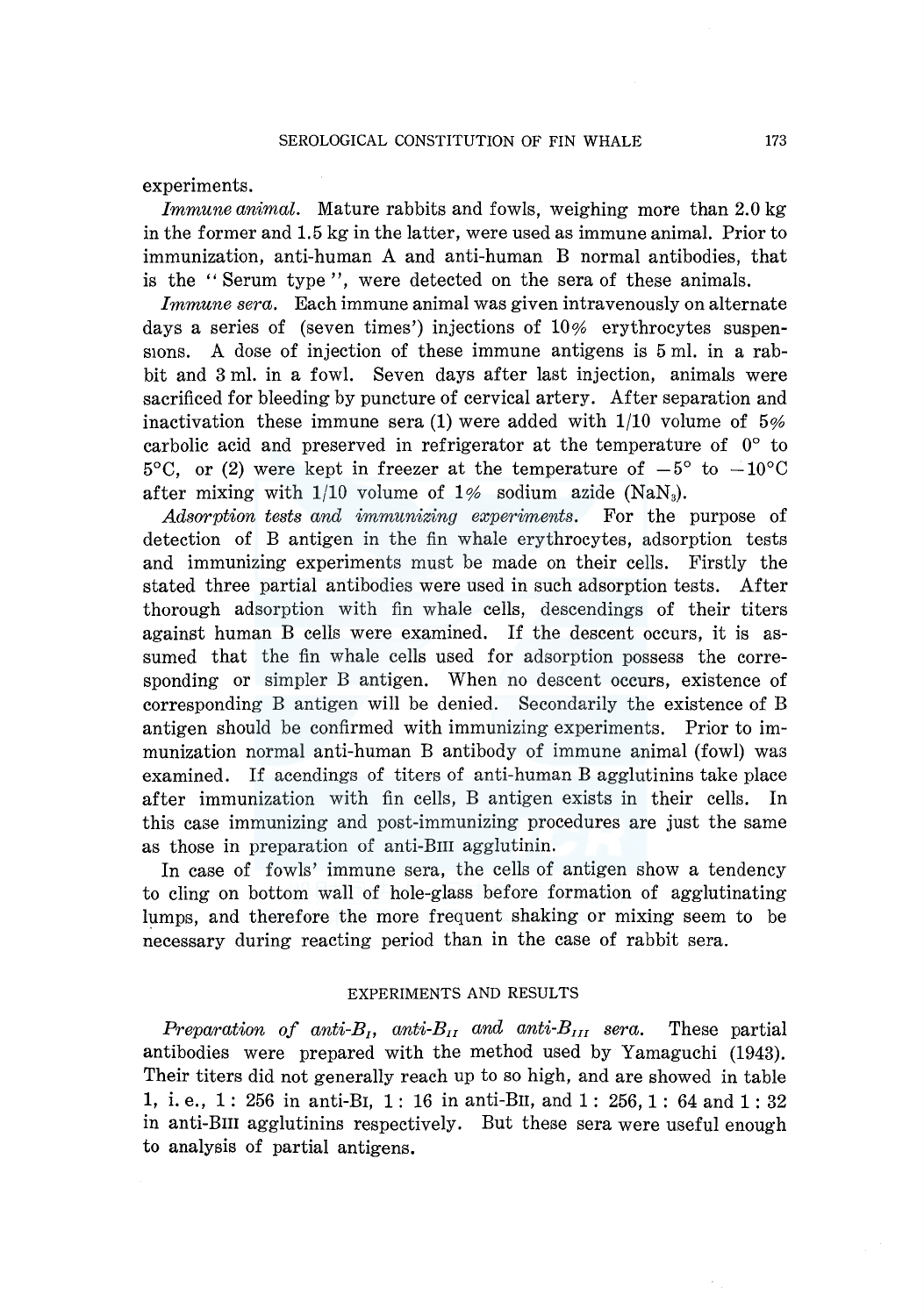| TABLE 1. AGGLUTININ TITERS OF IMMUNE ANTI-B1, ANTI-B11 AND ANTI-B11 SERA |                               |
|--------------------------------------------------------------------------|-------------------------------|
|                                                                          |                               |
|                                                                          |                               |
|                                                                          |                               |
|                                                                          | PREPARED FOR ADSORPTION TESTS |
|                                                                          |                               |
|                                                                          |                               |
|                                                                          |                               |
|                                                                          |                               |

|                                        | 512<br>256<br>128                              | I<br>ļ<br>J<br>$\ddag$<br>$\ddag$<br>キ<br>≠<br>┿                                                      | I<br>I<br>l<br>┿<br>$\ddot{}$                                                      |                                                                                                                                                    |                                                                                 |                                                                                                                |
|----------------------------------------|------------------------------------------------|-------------------------------------------------------------------------------------------------------|------------------------------------------------------------------------------------|----------------------------------------------------------------------------------------------------------------------------------------------------|---------------------------------------------------------------------------------|----------------------------------------------------------------------------------------------------------------|
| Dilution<br>Immune sera                | \$<br>32<br>$\mathfrak{g}$<br>∞<br>۰<br>∾<br>⊣ | ≠<br>╪<br>╪<br>≢<br>≢<br>≠<br>≢<br>≢<br>≢<br>丰<br>≢<br>≢<br>≢<br>≢<br>丰<br>≢<br>≢<br>≢<br>≢<br>≢<br>≢ | l<br>$\ddagger$<br>١<br>≢<br>$\ddagger$<br>$\ddagger$<br>丰<br>$\ddagger$<br>i<br>≢ | I<br>I<br>۱<br>$\hspace{0.1mm} +$<br>I<br>丰<br>丰<br>ł<br>┿<br>丰<br>$\pm$<br>$\ddagger$<br>丰<br>$\ddot{}$<br>╪<br>$\ddagger$<br>$\bm{\dagger}$<br>╉ | Į<br>١<br>$+$<br>≠<br>≢<br>≢<br>$\ddot{}$<br>I                                  | $\overline{\phantom{a}}$<br>I<br>ł<br>I<br>I<br>$\ddag$<br>ì<br>$\bm{+}$<br>$\pm$<br>≢<br>$\ddagger$<br>I<br>I |
| <b>Tej</b>                             |                                                | മ                                                                                                     | ረ<br>m<br>0                                                                        |                                                                                                                                                    | ረ<br>മ                                                                          | ≏<br>C                                                                                                         |
| Immune Treatment Human                 |                                                | No <sup>1</sup> )<br>ads.                                                                             | $AdS3$ , $by$ human<br>A cells.                                                    | $N_0$ 2)<br>ads.                                                                                                                                   | Ads. by<br>human<br>A cells                                                     | ads. by<br>guinea<br>pig cells<br>Further <sup>3)</sup>                                                        |
| antigen                                |                                                | Human<br><b>B</b> type                                                                                | cells                                                                              |                                                                                                                                                    | Rabbit<br>cells                                                                 |                                                                                                                |
| Normal sera of imm. animal<br>Dilution | 16 32 64 128<br>∞<br>4<br>2<br>÷,              | ĺ<br>Í<br>ľ<br>ľ                                                                                      |                                                                                    | ∔<br>╪<br>$\pm$<br>$+$<br>丰<br>╪                                                                                                                   | I<br>$^{\rm +}$<br>ł<br>$\ddag$                                                 | I<br>Ì<br>$\div$<br>$\pm$<br>≢<br>I<br>I                                                                       |
| Human<br><b>Tej</b>                    |                                                | <br>₫<br>0                                                                                            |                                                                                    |                                                                                                                                                    | ď<br>≏                                                                          | ť.<br>0<br>മ                                                                                                   |
| Treatment                              |                                                | No ads.                                                                                               |                                                                                    | No ads.                                                                                                                                            | Ads. by<br>human A<br>cells                                                     | Ads. by<br>human B<br>cells                                                                                    |
|                                        |                                                | No. 10 rabbit<br>male $\langle \sigma \rangle^{\!(\pm)}$                                              |                                                                                    |                                                                                                                                                    | No. 18 fowl<br>female $(\alpha'\beta')$                                         |                                                                                                                |
| Name of Immune<br>serum animal         |                                                | $\begin{array}{c} \text{Anti-BI} \\ \text{no. 13} \\ \text{serum} \end{array}$                        |                                                                                    |                                                                                                                                                    | $\begin{array}{l} \mbox{Anti-BII} \\ \mbox{no. 45} \\ \mbox{serum} \end{array}$ |                                                                                                                |

i.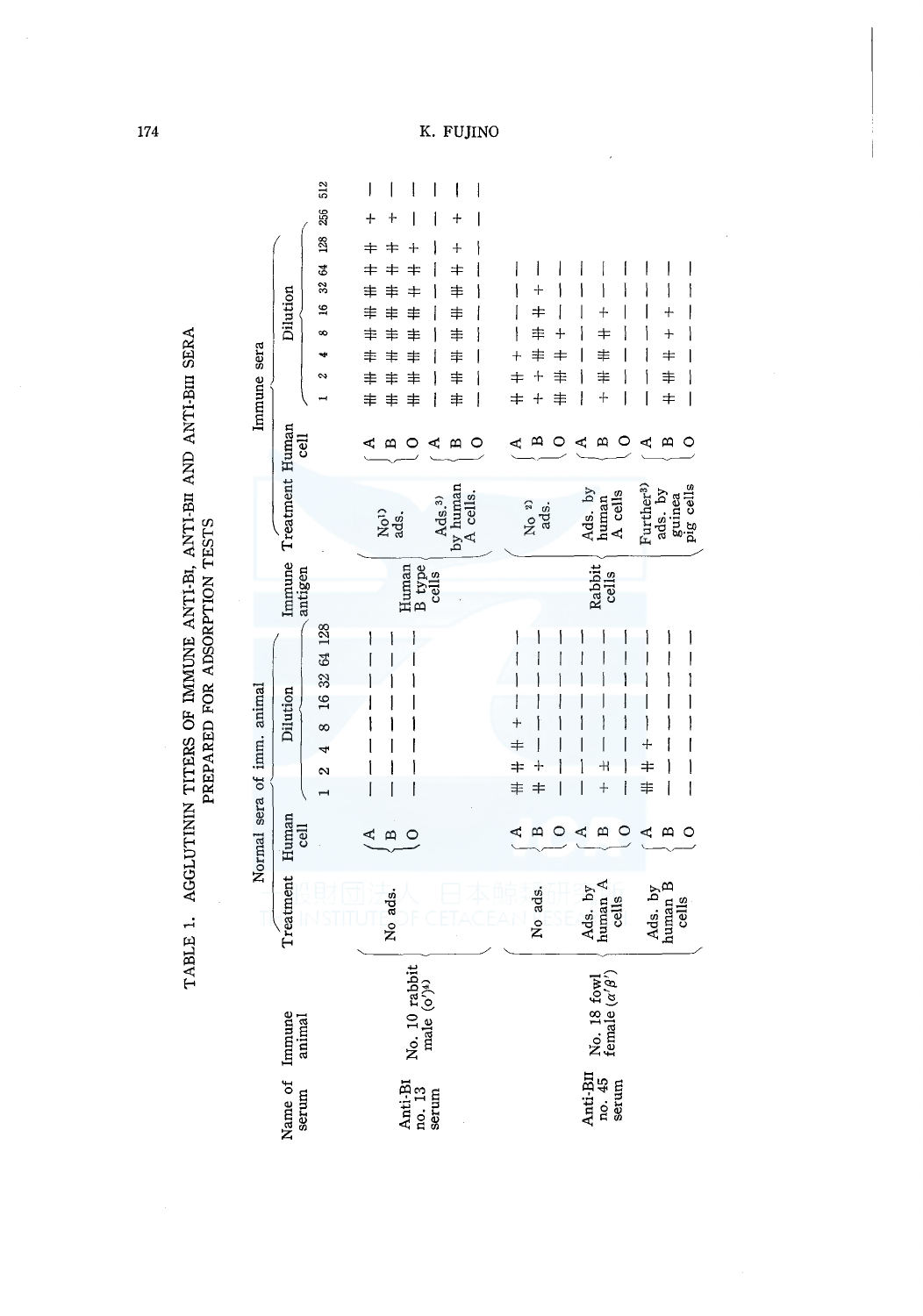TABLE 1. AGGLUTININ TITERS OF IMMUNE ANTI-BI, ANTI-BII AND ANTI-BIII SERA TABLE 1. AGGLUTININ TITERS OF IMMUNE ANTI-BI, ANTI-Bn AND ANTI-Biii SERA PREPARED FOR ADSORPTION TESTS (cont.) PREPARED FOR ADSORPTION TESTS (cont.)

| Immune sera                | 512<br>256<br>128<br>Dilution<br>64<br>32<br>$\frac{6}{16}$<br>œ<br>4<br>N<br>Human<br><b>Gell</b> | ╇<br>╪<br>╪<br>$\,+\,$<br>丰<br>╪<br>丰<br>╪<br>丰<br>╪<br>丰<br>丰<br>⇉<br>丰<br>丰<br>圭<br>丰<br>丰<br>≢<br>丰<br>≢<br>丰<br>≢<br>≢<br>丰<br>≢<br>≢<br>丰<br>⊲<br>⋖<br>≃<br>$\mathbf{a}$<br>0<br>0 | ╉<br>┿<br>≠<br>$\ddagger$<br>丰<br>$\overline{\phantom{a}}$<br>丰<br>$\pm$<br>\$<br>≢<br>丰<br>丰<br>丰<br>丰<br>丰<br>丰<br>丰<br>≢<br>$\,{}^+$<br>≢<br>≠<br>丰<br>丰<br>$\pm$<br>≢<br>⋖<br>w<br>$\circ$<br>⋖<br>B<br>0 | (see Material 1))<br>+<br>$\hspace{0.1mm}$<br>$\,{}^+$<br>$\pm$<br>≢<br>╫<br>丰<br>┥<br>丰<br>丰<br>╪<br>$\ddagger$<br>╪<br>┽<br>$+$<br>丰<br>╃<br>Þ,<br>4<br>$\mathbf{\underline{\alpha}}$<br>$\circ$<br>≏<br>C |
|----------------------------|----------------------------------------------------------------------------------------------------|-----------------------------------------------------------------------------------------------------------------------------------------------------------------------------------------|---------------------------------------------------------------------------------------------------------------------------------------------------------------------------------------------------------------|--------------------------------------------------------------------------------------------------------------------------------------------------------------------------------------------------------------|
|                            | Treatment                                                                                          | Ads. by <sup>3)</sup><br>human<br>A cells<br><b>Page</b>                                                                                                                                | Ads. by <sup>3)</sup><br>human<br>A cells<br>No <sub>s</sub> .                                                                                                                                                | Ads. by <sup>3)</sup><br>human<br>A cells<br>ខ្លុង៉ូ                                                                                                                                                         |
|                            | Immune<br>antigen                                                                                  | Guinea<br>pig<br>cell                                                                                                                                                                   | r,                                                                                                                                                                                                            | r,                                                                                                                                                                                                           |
| Normal sera of imm. animal | 16 32 64 128<br>Dilution<br>∞<br>4<br>2                                                            |                                                                                                                                                                                         |                                                                                                                                                                                                               | Even before adsorption, no anti-B <sub>11</sub> or anti-B <sub>11</sub> antibody is not involved in this serum.<br>$\ddagger$<br>$\ddagger$                                                                  |
|                            | Human<br><b>Fig</b>                                                                                | $\mathbf{\Omega}$<br>$\circ$<br>⋖                                                                                                                                                       | $\mathbf{\Omega}$<br>$\circ$<br>c                                                                                                                                                                             | d<br>ď<br>$\circ$<br>$\mathbf{m}$<br>ω<br>O                                                                                                                                                                  |
|                            | Treatment                                                                                          | No ads.                                                                                                                                                                                 | No ads.                                                                                                                                                                                                       | Ads. by<br>No ads.<br>human<br>A cells                                                                                                                                                                       |
|                            | Immune<br>animal                                                                                   | No. $4$ fowl<br>male $(o')$                                                                                                                                                             | No. 8 fowl<br>male $\langle o' \rangle$                                                                                                                                                                       | No. 17 fowl<br>female $(\alpha')$<br>Remark: 1)                                                                                                                                                              |
|                            | Name of<br>serum                                                                                   | $\begin{array}{ll} \text{Anti-BIII} \\ \text{no. 17} \\ \text{serum} \end{array}$                                                                                                       | $\frac{100}{3}$ . 20<br>Þ<br>ı,                                                                                                                                                                               | $\frac{r}{100}$ . 44<br>serum                                                                                                                                                                                |

Remark: 1) Even before adsorption, no anti-B11 or anti-Bm antibody is not involved in this serum. (see Material 1)) 4) Serum type. ប្ដុំ These sera are used for adsorption test with fin whale erythrocytes later on. myolved in ŕ novem betore adsorption, no anti-pin or anti-pin antipody is a real finite serum contains anti-B<sub>in</sub> antibody besides anti-B<sub>in</sub> one. 2) This serum contains anti-B<sub>11</sub> antibody besides anti-B<sub>11</sub> one. anu-b<sub>il</sub> or anu-bill anu å berore adsorption, <u>-</u><br>- ବ ଜ NGHIAI A.

3) These sera are used for adsorption test with fin whale erythrocytes later on. 4) Serum type.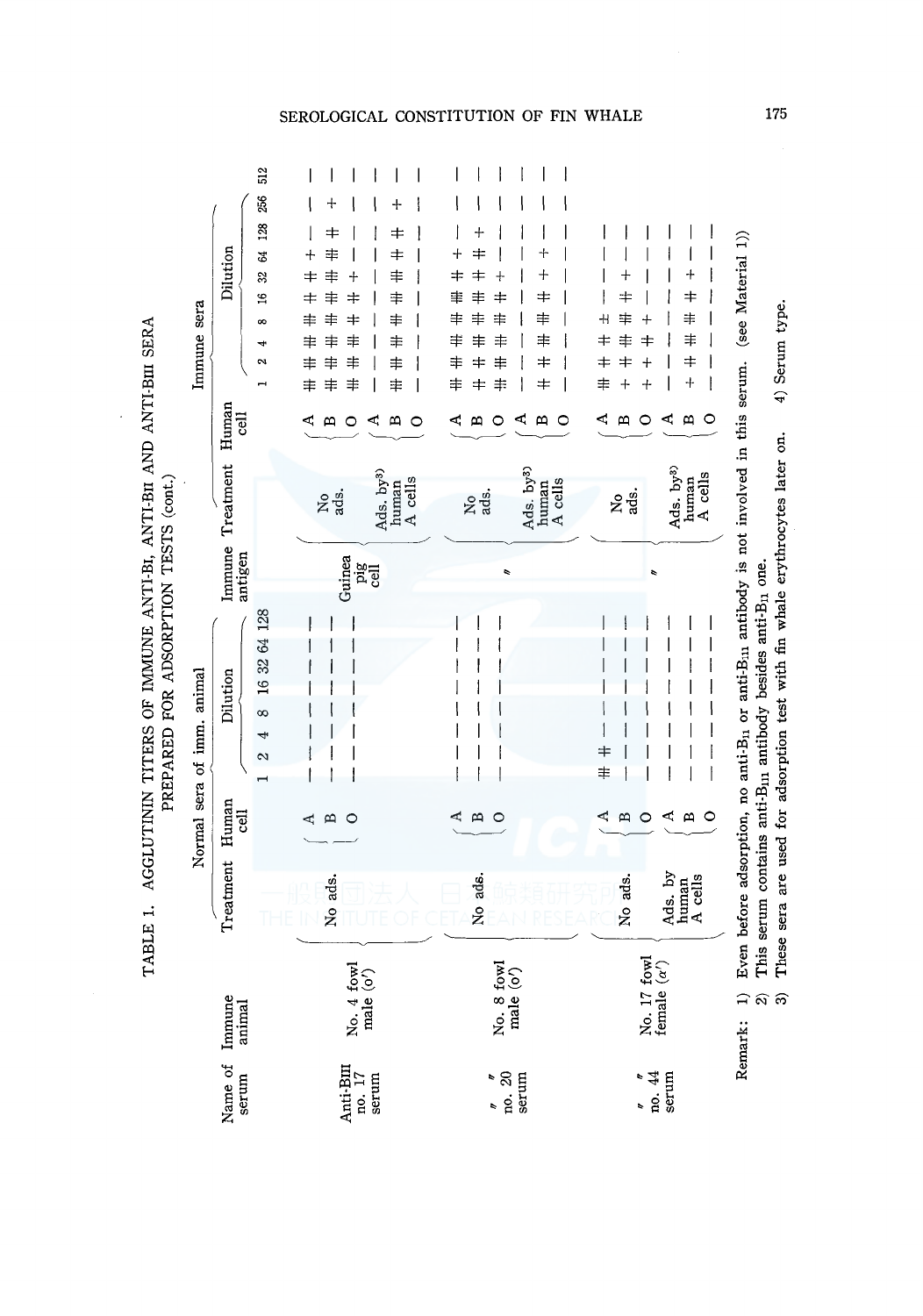*Adsorption tests of partial antibodies with fin whale erythrocytes.*  After purifying procedures each partial antibody was used for adsorption test with fin whale erythrocytes. Comparisons of their titers against

| Name of           |                 |         |         |                                                        |                     |        |          | Dilution of serum <sup>3)</sup> |         |       |                       |       |     |           |            |                                                                                    |  |
|-------------------|-----------------|---------|---------|--------------------------------------------------------|---------------------|--------|----------|---------------------------------|---------|-------|-----------------------|-------|-----|-----------|------------|------------------------------------------------------------------------------------|--|
| serum             | Treatment       |         |         |                                                        |                     |        |          | 4                               | 8       | 16    |                       | 32 64 | 128 | 256       | 512        | Remark                                                                             |  |
|                   | Control         |         |         |                                                        |                     | 1<br>₩ | 2<br>$+$ |                                 | ₩ ₩     |       | ₩ ₩                   | ᆞ 卄   | ┿   | $\ddot{}$ |            |                                                                                    |  |
| Anti-BI           |                 |         |         |                                                        |                     | ╫      | 卌        | 卌                               | ₩       | ₩     | #                     | $+$   | ╈   | $+$       |            | No descent                                                                         |  |
| no. 13<br>serum   | After<br>ads.   |         |         | no. A29 $Ju_1$ cell<br>no. A31 $\text{Ju}_2$ /         |                     | ╫      | #        |                                 | ₩ ₩     |       | ₩ ₩                   | $+$   | $+$ | $+$       | $\sim$ $-$ | of titer                                                                           |  |
|                   | by              |         |         | no. A45 $Ju_1 Ju_2$ "                                  |                     |        |          |                                 |         |       | <b>## ## ## ## ##</b> |       | ⊹   | $+$       |            |                                                                                    |  |
|                   |                 |         |         |                                                        |                     |        |          |                                 |         |       |                       |       |     |           |            |                                                                                    |  |
| Anti-BII          | Control         |         |         |                                                        |                     |        |          |                                 |         | ┿     |                       |       |     |           |            |                                                                                    |  |
| no. 45            | After           |         |         | no. $A29$ Ju <sub>1</sub> cell                         |                     |        | + + +    |                                 |         |       |                       |       |     |           |            | No descent<br>of titer                                                             |  |
| serum             | ads.<br>by      |         |         | no. A31 Ju <sub>2</sub> $\theta$                       |                     | 卄      | #        |                                 | $+ +$   | ┿     |                       |       |     |           |            |                                                                                    |  |
|                   |                 |         |         | no. A45 Ju <sub>1</sub> Ju <sub>2</sub> $''$           |                     |        | + + + +  |                                 |         | ⊹     |                       |       |     |           |            |                                                                                    |  |
|                   | Control         |         |         |                                                        |                     |        |          |                                 |         |       |                       |       | $+$ | $+$       |            |                                                                                    |  |
|                   |                 |         | no. 285 | cell                                                   |                     |        |          |                                 |         |       | <b>## ## ## #+ ++</b> |       | $+$ |           |            |                                                                                    |  |
| Anti-BIII         |                 | After   |         | no. 286                                                | $\boldsymbol{\eta}$ |        |          | ₩ ₩                             | ##      |       |                       | + + + |     | $+$       |            |                                                                                    |  |
| no. 17            | ads.            |         | no. 287 | $\mathbf{r}$                                           |                     | ₩      | 卌        |                                 | ₩ ₩     | ##    |                       | $+$   | $+$ |           |            | Titer<br>descend                                                                   |  |
| serum             | by <sup>1</sup> |         | no. 288 | $\boldsymbol{r}$                                       |                     | ₩      | ╫        |                                 | $# +$   | $+ +$ |                       | $+$   |     |           |            |                                                                                    |  |
|                   |                 |         | no. 289 | $\eta$                                                 |                     | ╫      | ╫        |                                 | ##      | $+$   | $+$                   | $+$   | ⊹   |           |            |                                                                                    |  |
|                   |                 |         | no. 293 | $\theta$                                               |                     |        |          |                                 |         |       |                       |       | ┿   |           |            |                                                                                    |  |
|                   | Control         |         |         |                                                        |                     | ╫      | $+$      |                                 |         |       | # # # + +             |       |     |           |            |                                                                                    |  |
| n<br>IJ           |                 | no.2    |         | cell                                                   |                     | $+$    |          | $+ +$                           | $\pm$   |       |                       |       |     |           |            | Titer                                                                              |  |
| no. 20<br>serum   | After<br>ads.   | no. 3   |         | n                                                      |                     | $+$    |          | $+ +$                           | $+$ $-$ |       |                       |       |     |           |            | descend                                                                            |  |
|                   | by <sup>2</sup> | no. $4$ |         | $\eta$                                                 |                     | ╫      |          |                                 | + + + - |       |                       |       |     |           |            |                                                                                    |  |
|                   |                 |         |         |                                                        |                     |        |          |                                 |         |       |                       |       |     |           |            |                                                                                    |  |
|                   | Control         |         |         |                                                        |                     |        | $+$ $+$  |                                 |         |       | + + + + + +           |       |     |           |            |                                                                                    |  |
| n<br>17<br>no. 44 | After           |         |         | no. A29 $Ju1$ cell                                     |                     |        | ₩ ₩      | $+$                             | $+$     | $+$   |                       |       |     |           |            | Titer<br>descend                                                                   |  |
| serum             | ads.<br>by      |         |         | no. A31 Ju <sub>2</sub> //                             |                     |        | ## ## #  |                                 | $+$     | $+$   |                       |       |     |           |            |                                                                                    |  |
|                   |                 |         |         | no. A45 Ju <sub>1</sub> Ju <sub>2</sub> $\prime\prime$ |                     |        | *****    |                                 |         | $+$   |                       |       |     |           |            |                                                                                    |  |
|                   |                 |         |         |                                                        |                     |        |          |                                 |         |       |                       |       |     |           |            | Remark: 1) and 2), Blood types of fin whale cells were not examined in these case. |  |

### TABLE 2. ADSORPTION TESTS OF ANTI-BI, ANTI-BII AND ANTI-BIII AGGLUTININS WITH THE ERYTHROCYTES OF FIN WHALES

3) Agglutinin titers against human B type erythrocytes.

human B cells between before and after adsorption are shown in table 2. Fin whale cells used for adsorption were examined previously on their blood groups (Ju-system only), but in cases of Nos. 17 and 20 sera these examinations were not made because of the lack of available reagent for blood grouping.

In this table agglutinin titers in the column of "control" show the pre-adsorbing titers against human B cells and the others show the the post-adsorbing those. As no descent of the titers is seen in the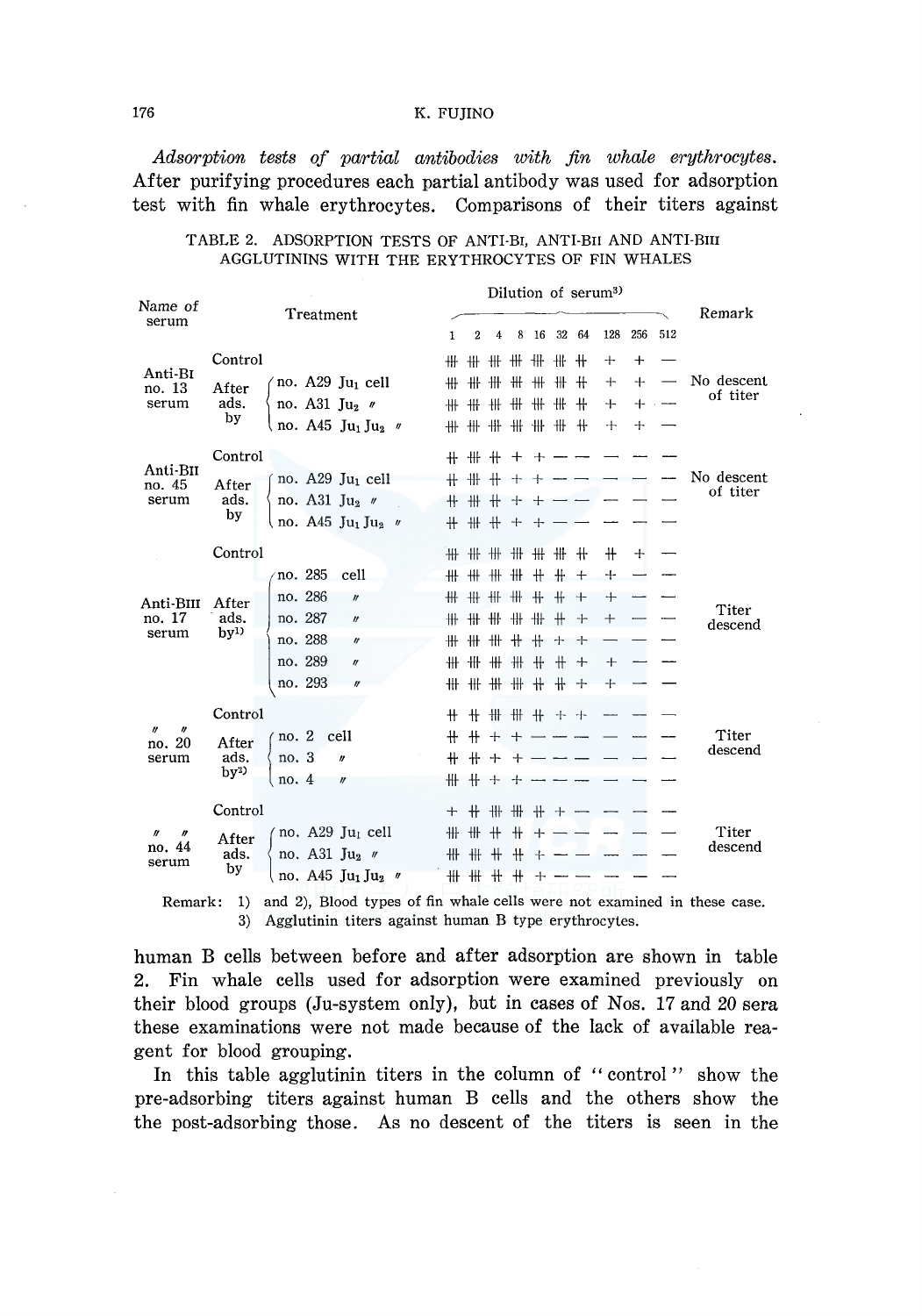anti-BI and anti-Bn sera, it may be assumed that the corresponding B antigens, i. e. BI and Bn, are not contained in the fin whale cells. While in the case of anti-BIII agglutinin descents of titers can be seen independently to blood groups of adsorbing cells at the degrees of  $1/2$  to  $1/4$  in no. 17 serum,  $1/8$  in no. 20 serum and  $1/2$  in no. 4 serum respectively. However, the anti-Bm agglutinin is not adsorbed thoroughly away in any case. From these facts it can be thought that the fin whale cells possess a portion of Bm antigen independently to their blood types, at least to Ju system. To confirm the existence of B antigen which seems to have simpler structure than BIII was worked out the following immunizing experiment.

*Immunization of fowl with fin whale cells.* In this experiment, prior to immunization the serum type and its titers of fowl's serum was examined, and after immunization the ascent of titer against human B cells was examined. As shown in table 3, such ascent of this titer was recognized at the degrees from 0 up to 8 times in no. 38 serum, from 0 up to 16 times in no. 47 serum and from 2 up to 16 times in no. 46 serum respectively. According to these results the existence of B partial antigen was immunologically confirmed.

All these anti-B agglutinins produced by the immunization was able to be completely adsorbed with both guinea pig cells and any other fin whale cells than immune antigens belonging to Jul type (nos. 47 and 48),  $Ju2$  type (no. 59) and  $Ju1Ju2$  type (nos. 45 and 48).

According to the results of adsorbing and immunizing tests in previous items 2) and 3), it was established that the B antigen in fin whale cells had the simpler structure than BIII in guinea pig cells. Though the comparative survey between this antigen and BIV in sheep and horse cells which was described by Ogura (1953b) has not been worked out, the author should like to use "BIV'" provisionally as the symbols of this substance. By using of this symbols the erythrocytes of B type human, rabbit, guinea pig and fin whale are shown to have following antigenic structures in relation to B antigen system.

 $B$  type human :  $B$ I BII BIII BIV'

| rabbit     | $\therefore$ BII BIII BIV' |
|------------|----------------------------|
| guinea pig | $\therefore$ BIII BIV'     |
| fin whale  | $:$ Biv'                   |

#### DISCUSSION

As already stated BIV' antigen is contained in fin whale *(Balaenoptera physalus)* cells independently to Ju blood group system. And so far as author's survey reaches it can be assumed that this BIV' partial antigen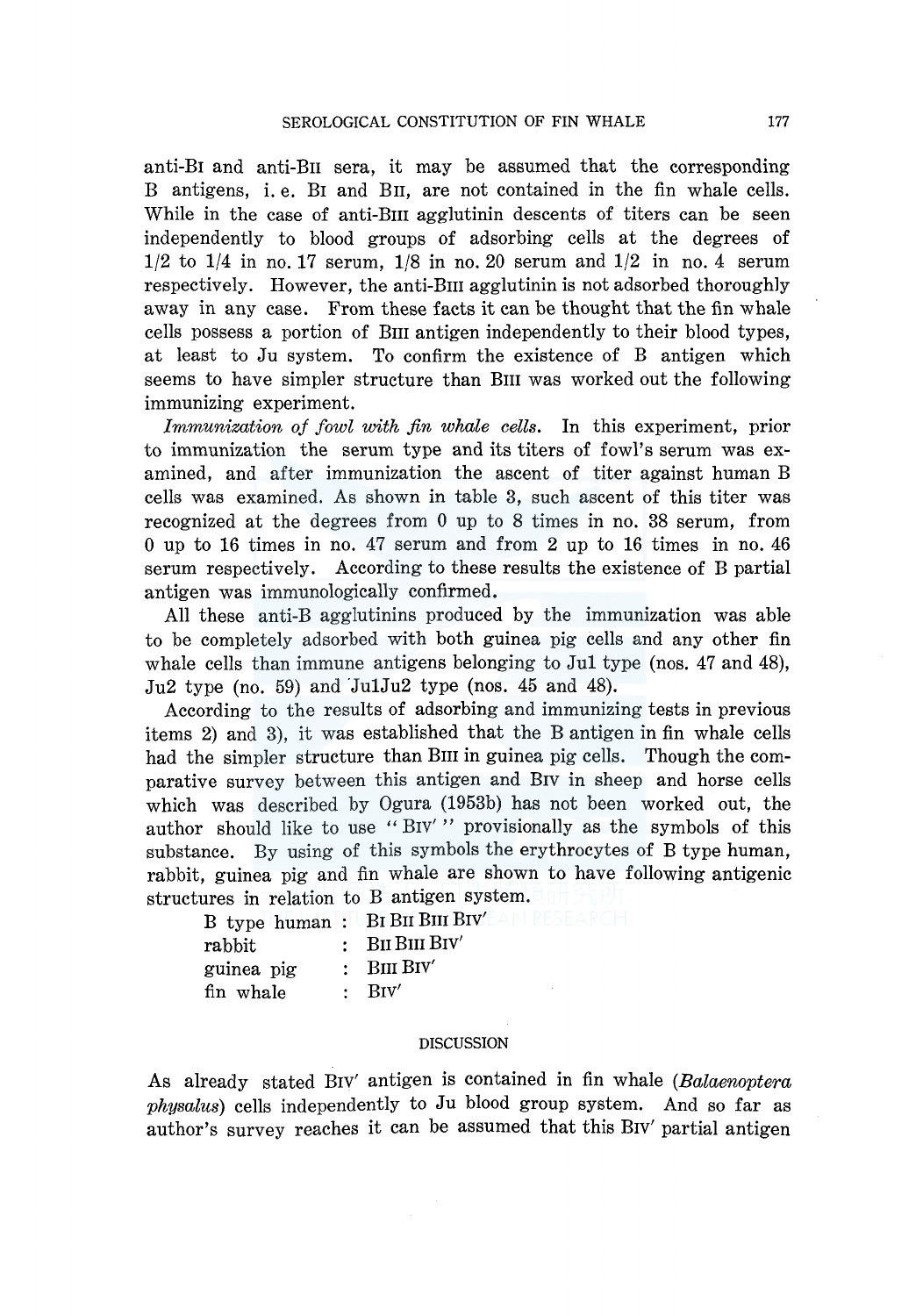| TABLE 3. ANTIB AGGLUTININS PRODUCED BY FOWLS IMMUNIZED WITH FIN WHALE ERYTHROCYTES<br>Immune sera | Remarks<br>Dilution<br>agglutinogen<br>Cells for | 4096<br>2048<br>512 1024<br>256<br>64 128<br>웒<br>16<br>œ<br>\$<br>╪<br>≢<br>Z<br>丰<br>≢<br>≢<br>≢<br>丰<br>Human A<br>$\mathbf{a}$<br>O | Titer<br>ascend<br>⇆<br>丰<br>#<br>≢<br>≢<br>#<br>≢<br>≢<br>$\pm$<br>≢<br>4<br>≢<br>No. 144 fin Ju1<br>m<br>$\circ$<br>Human A | ascend<br>Titer<br>≢<br>≢<br>丰<br>≢<br>≠<br>≢<br>\$<br>≢<br>≠<br>≢<br>丰<br>≢<br>丰<br>丰<br>≢<br>丰<br>丰<br>丰<br>≢<br>丰<br>丰<br>No. 40 fin Ju1<br>Human A<br>≏ | ≠<br>≢<br>≢<br>$\circ$<br>罒<br>Human A      | Titer<br>ascend<br>+<br>$\ddagger$<br>丰<br>≢<br>丰<br>≢<br>+<br>丰<br>≢<br>≠<br>丰<br>丰<br>⇟<br>丰<br>丰<br>丰<br>丰<br>丰<br>丰<br>≢<br>丰<br>#<br>丰<br>丰<br>丰<br>No. 49 fin Ju <sub>2</sub><br>0<br>Human A<br>∞ | 4<br>≢<br>≢<br>丰<br>m<br>Human A  |
|---------------------------------------------------------------------------------------------------|--------------------------------------------------|-----------------------------------------------------------------------------------------------------------------------------------------|-------------------------------------------------------------------------------------------------------------------------------|-------------------------------------------------------------------------------------------------------------------------------------------------------------|---------------------------------------------|----------------------------------------------------------------------------------------------------------------------------------------------------------------------------------------------------------|-----------------------------------|
|                                                                                                   | Immune Treatment<br>antigen                      | ខ្លួ<br>ខ្លួ<br>No. 144<br>Jur                                                                                                          | Ads. by<br>human A<br>cells<br>type<br>cells                                                                                  | 2g.<br>No. 40<br>Ę                                                                                                                                          | Ads by<br>human A<br>cells<br>type<br>cells | No.<br>adsorp.<br>No. 49<br>Ju <sub>2</sub><br>type<br>cells                                                                                                                                             | Ads. by<br>human A<br>cells       |
|                                                                                                   | Dilution                                         | ౢ<br>$\overline{16}$<br>œ<br>$\sim$<br>$\ddot{}$<br>≑,                                                                                  |                                                                                                                               | ዛ<br>$\ddot{}$<br>$^{+}$<br>$\pm$<br>$\boldsymbol{+}$<br>$\ddot{\text{}}$                                                                                   | $\ddot{}$<br>#                              | ۰H<br>4<br>╪<br>丰<br>٠H<br>≠<br>丰<br>#<br>$+$                                                                                                                                                            | 4<br>$\pm$<br>4<br>≢<br>$\ddot{}$ |
| Normal sera of fowl                                                                               | agglutinogen<br>Cells for                        | m<br>$\circ$<br>Human A                                                                                                                 | No. 144 fin Jui                                                                                                               | No. 40 fin Ju1<br>$\mathbf{z}$<br>Human A                                                                                                                   | / Human A<br>m<br>$\circ$                   | No. 49 fin Ju <sub>2</sub><br>Human A<br>m<br>0                                                                                                                                                          | $\widehat{\mathbf{B}}$<br>Human A |
|                                                                                                   |                                                  | 2g.                                                                                                                                     |                                                                                                                               | ខ្លុង្គ                                                                                                                                                     | Ads. by $sum_{\text{cells}}$                | <u>ខ្លួរ</u> ្នឹ                                                                                                                                                                                         | Ads. by<br>human O<br>cells       |
|                                                                                                   | Fowl,<br>immunized Treatment                     |                                                                                                                                         | No. 16<br>male $(\alpha')^{2\rangle}$                                                                                         | No. 20<br>female $\langle \alpha' \rangle$                                                                                                                  |                                             | No. 19<br>male $(\alpha'\beta')$                                                                                                                                                                         |                                   |
|                                                                                                   | Serum<br>No.                                     |                                                                                                                                         | 33                                                                                                                            | 47                                                                                                                                                          |                                             | 46                                                                                                                                                                                                       |                                   |

178

 $\ddot{\phantom{0}}$ 

K. FUJINO

2) Serum type.

 $\frac{1}{\sqrt{2}}$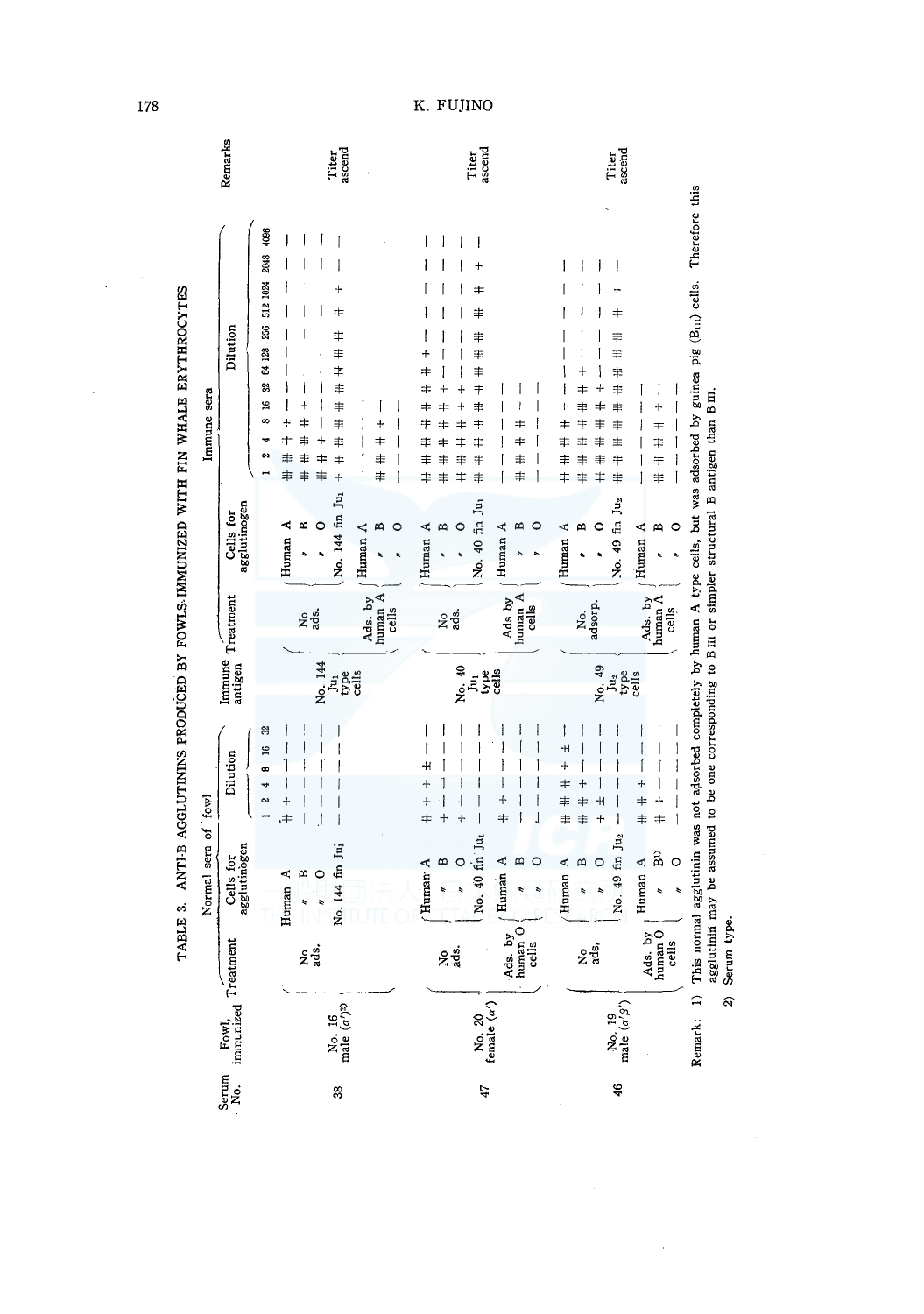occurs in the cells of all fin whale individual independently to any other blood group systems of this species and constitutes a component of species-specific antigen of their erythrocytes. At present it has been immunochemically ascertained that the erythrocytes of sperm whale *(Physeter catodon)* and dolphin *(Prodelphinus caeruleoalbus)* possess some kind of more complicated structural B antigen than Brv', likely to be Bm (Fujino, unpublished data). In past days such analysis on B substance in whale cells has been reported by AZAMI (1949) alone. After investigating on two whales, he recognized the existence of Bm, still the specification on these whale species was not noted. However, such structural differences of B substance by whale species seem to offer to the author a prospect of discussion upon the evolutional relationship among various whale species, particularly between whalebone and toothedwhales. But any discussions on such problem should be taken up after obtaining the comprehensive data on the distribution of A, B and 0 blood group substances among cetaceans.

As previously cited, Ogura (1953b) reports that the erythrocytes of sheep and horse have a simpler structural B substance than BIII, and are to be named as Brv. Comparative survey between Brv and Brv' will be discussed in future issue.

## NORMAL AGGLUTININ IN IMMUNE ANIMAL AND THEIR PRODUCING ABILITY OF IMMUNE AGGLUTININ

The author is working at immunogenetical researches on identification of breeding populations of whales in concerning to fishery problems (Fujino, 1956). To carrying out such extensive investigations it is very important to obtain immune antibodies, which have high specificities and high titers, for blood grouping.

After examining the normal agglutinins of animals specific to human A and B blood group antigens, Hibino (1935) introduces a term of '' Serum type of animals ", and classifies the animal sera into four groups, i. e.  $\alpha'\beta', \alpha', \beta'$  and  $\alpha'$ , accordingly as the existence of anti-A or anti-B heterohemagglutinins. And then he illustrates that serum type of animal is a serological constitution, which is closely related to the producing ability of corresponding immune antibodies. While basing upon the quantity of human A-like substance in the saliva, Koshino (1938, 1939) divides rabbits serologically into two groups of secretor and nonsecretor, and confirmes that the nonsecretor is more excellent producer of anti-human A immune antibody than the secretor. Then he concludes that serum type and secretor-nonsecretor type of rabbit are important serological characters to be previously tested in case of preparation of immune anti-A antibody.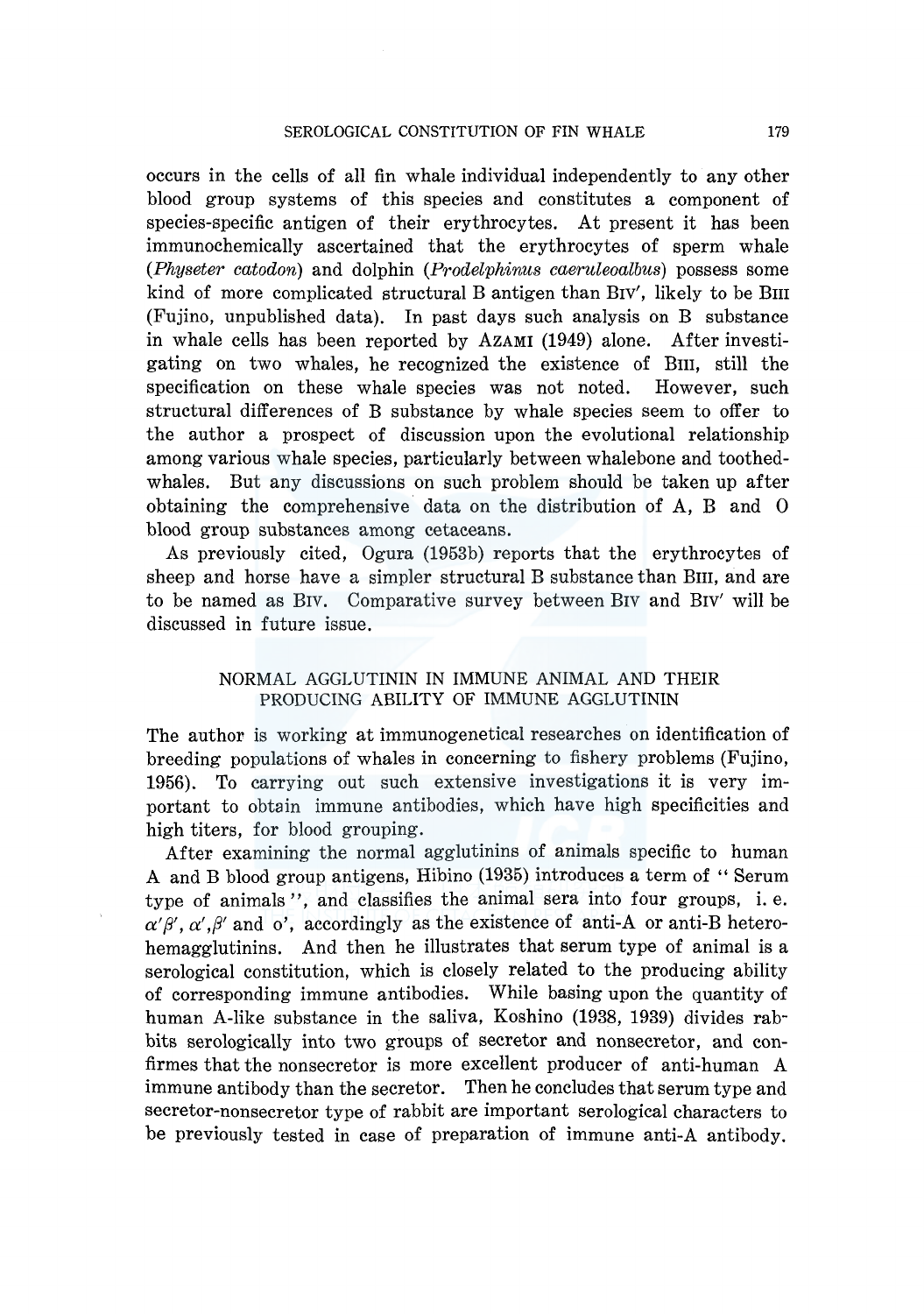Same idea as abovestated points must be considered in preparation of the reagent for blood grouping on fin whales. The author notes here some data on the anti-Ju normal agglutinin in animal sera and the results of production of anti-Ju immune agglutinins by these animals. These data are not obtained under the intentional survey, but may serve to some extent for future work. As showing in table 4, the heterohemagglutinin specific to **Jul** antigen occurs in the normal serum of a fowl among three and the heterohemagglutinin specific to Ju2 antigen occurs in the normal sera of the three rabbits among five and a fowl among three. It can be seen from table 4 that the titers of anti-Ju2 immune agglutinins reach up to higher in rabbits (nos. 34, 35 and 36 sera) than in fowl (no. 46 serum), but in contrary to this tendency the titers of anti-Jul immune agglutinins reach up to higher in fowls (nos. 38 and 47 sera) than in rabbits (nos. 33 and 37 sera). In table 5 are shown some examples of agglutinin titers to explain the degree of specificity of these immune sera.

|  |  |  |  |  |                        | TABLE 4. AGGLUTININ TITERS OF NORMAL AND IMMUNE SERA |  |
|--|--|--|--|--|------------------------|------------------------------------------------------|--|
|  |  |  |  |  |                        | PRODUCED BY RABBITS AND FOWLS IMMUNIZED WITH THE     |  |
|  |  |  |  |  | FIN WHALE ERYTHROCYTES |                                                      |  |

| Immune animal         |     |                     |                              |                          |                      | Normal agglutinin |          |                     | After immuniz.                              | Immune <sup>1</sup><br>antigen |                       |              |
|-----------------------|-----|---------------------|------------------------------|--------------------------|----------------------|-------------------|----------|---------------------|---------------------------------------------|--------------------------------|-----------------------|--------------|
| Species No. Sex       |     |                     | Serum type<br>$& A+$ or $A-$ |                          | anti-Ju <sub>l</sub> | anti-J $u_2$      |          |                     | Exist. Titer Exist. Titer Anti-Ju, Anti-Ju, |                                | No. Blood<br>group    | Serum<br>No. |
| Rabbit                | -33 |                     | male $o' - A^+$              | $\overline{\phantom{0}}$ | $\cdots$             | $+$               |          | $1: 8 \quad 1: 160$ | 1:8                                         | 111                            | Ju <sub>1</sub>       | 33           |
| $\boldsymbol{\prime}$ | 37  | $^{\prime\prime}$   | $\alpha' - A^+$              |                          | $\cdots$             |                   | $\cdots$ | 1:<br>-40           | $\cdots$                                    | 155                            | $\boldsymbol{r}$      | 37           |
| Fowl                  | 16  | IJ                  | $\alpha'$                    | $\rightarrow$            |                      |                   | $\cdots$ | 1:800               | $\cdots$                                    | 144                            | $\mathbf{r}$          | 38           |
| $\boldsymbol{r}$      |     | 20 female $\alpha'$ |                              | $\overline{\phantom{0}}$ |                      |                   | $\cdots$ | 1:640               | $\cdots$                                    | 40                             | $\boldsymbol{\eta}$   | 47           |
| Rabbit                | 35  | male                | $\alpha' - A^+$              | $\overline{\phantom{0}}$ | $\cdots$             |                   | $\cdots$ | 1:20                | 1:320                                       |                                | 107 $Ju_1Ju_2$        | 35           |
| $\boldsymbol{H}$      | 34  | $^{\prime\prime}$   | $0' - A^{+}$                 | ÷                        |                      | +                 | 1:64     | $\cdots$            | 1:12800                                     | 113                            | Ju <sub>2</sub>       | 34           |
| $\boldsymbol{y}$      | 36  | $\boldsymbol{v}$    | $o' - A^{-}$                 | $\overline{\phantom{0}}$ | $\cdots$             | $+$               | 1:64     | $\cdots$            | 1:640                                       | 139                            | $\boldsymbol{H}$      | 36           |
| Fowl                  | 19  | $\eta$              | $\alpha' \beta'$             | $+$                      | 1:2                  | $+$               | 1:<br>4  | 1:2                 | 1:160                                       | 49                             | $\boldsymbol{\theta}$ | 46           |

Remark: 1) Erythrocytes of fin whale.

According to this table it may be assumed that the degree of specificity of anti-Jul is rather low both in fowls and rabbits, and that the degree of anti-Ju2 specificity is low in fowl but rather high in rabbits, especially higher in those with normal anti-Ju2 agglitinin. After summarizing the abovestated points, followings seem to be concluded on preparation of anti-Jul and anti-Ju2 reagents.

- **1)** To use rabbit that has corresponding normal agglutinin as the anti-Ju2 immune agglutinin producer.
- 2) To use fowl as the anti-Jul agglutinin producer.

By accomplishing the more extensive detection of normal anti-Jul agglutinin in fowl serum and of Ju blood group substances in various or-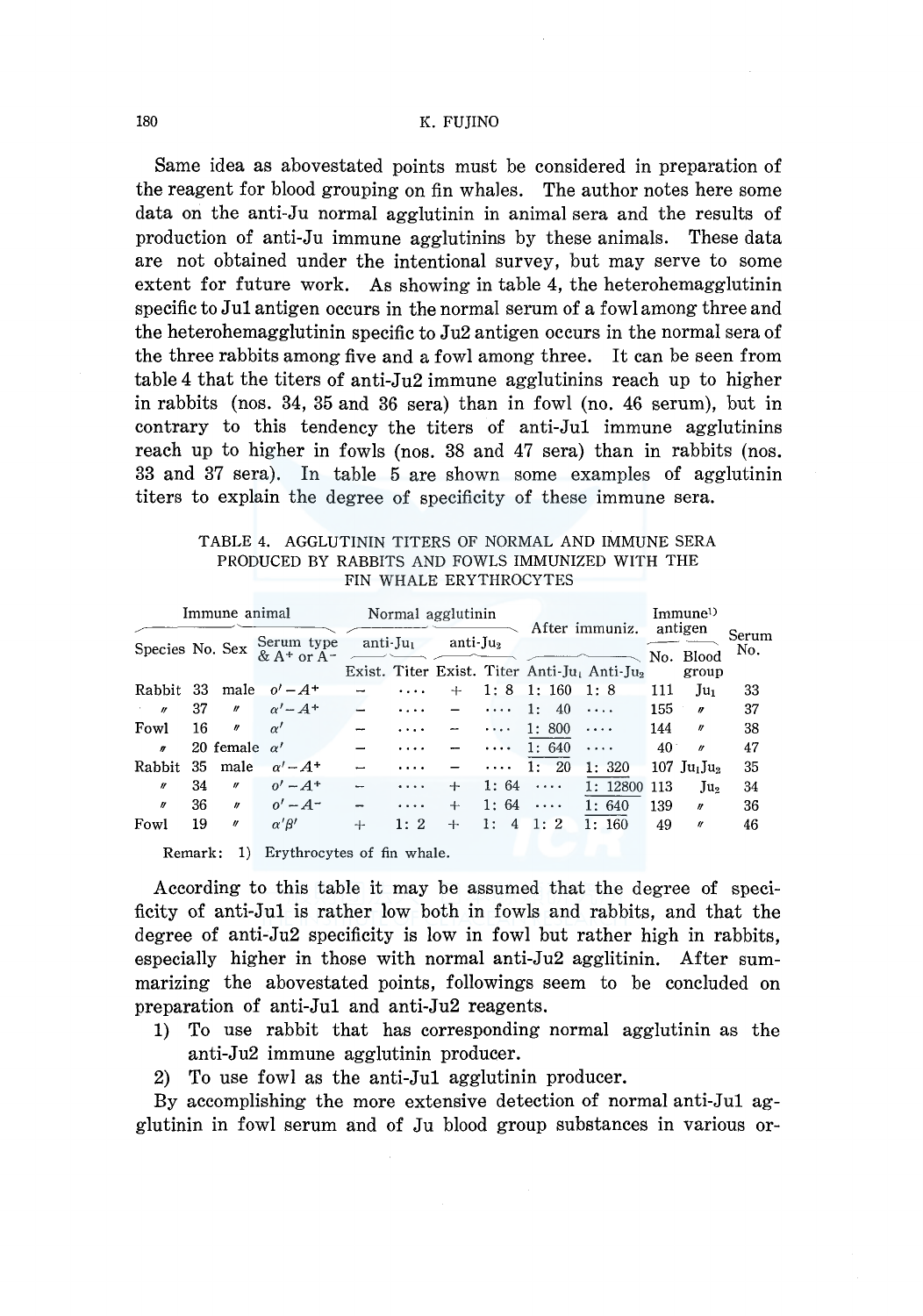| TABLE 5. SOME EXAMPLES OF AGGLUTINATION REACTIONS OF ANTI-Jul AND ANTI-Ju2 | IMMUNE (UNADSORBED) SERA AGAINST FIN WHALE ERYTHROCYTES |
|----------------------------------------------------------------------------|---------------------------------------------------------|
|                                                                            |                                                         |

|                       | Immune<br>anima<br>$_{\text{fowl}}$ |                                                                                                                                                                                                                                                                                                                                                                                                                                                              | rabbit                       | t,                             |                                                            | fowl                |
|-----------------------|-------------------------------------|--------------------------------------------------------------------------------------------------------------------------------------------------------------------------------------------------------------------------------------------------------------------------------------------------------------------------------------------------------------------------------------------------------------------------------------------------------------|------------------------------|--------------------------------|------------------------------------------------------------|---------------------|
| Titers of blood       | group specific aggl.                | Anti-Ju $_i = 800$                                                                                                                                                                                                                                                                                                                                                                                                                                           | Anti-Ju $_i = 160$           | Anti-Ju <sub>2</sub> =12,800   | $(Anti$ -Ju <sub>1</sub> = 20<br>Anti-Ju <sub>2</sub> =320 | Anti-J $u_2$ =160   |
|                       | 81920                               | I<br>I                                                                                                                                                                                                                                                                                                                                                                                                                                                       | I                            | I<br>$\overline{\mathfrak{l}}$ | I<br>1                                                     | I<br>l              |
|                       | 40960                               | ١                                                                                                                                                                                                                                                                                                                                                                                                                                                            | ١                            | ١<br>┿                         | Į                                                          | l<br>١              |
|                       | 20480                               | I<br>ł                                                                                                                                                                                                                                                                                                                                                                                                                                                       | I                            | $^{+}$                         | ſ<br>I                                                     | I<br>I              |
|                       | 10240                               | I<br>۱                                                                                                                                                                                                                                                                                                                                                                                                                                                       | l                            | ł<br>$\pm$                     | I<br>I                                                     | I<br>I              |
|                       | 5120                                | $\overline{\mathsf{I}}$<br>l                                                                                                                                                                                                                                                                                                                                                                                                                                 | I                            | $\pm$<br>Į                     | I<br>$\ddag$                                               | I<br>I              |
|                       | 2560                                | I                                                                                                                                                                                                                                                                                                                                                                                                                                                            | I                            | $\ddagger$<br>l                | $\pm$                                                      | $\ddot{}$<br>$+$    |
|                       | 1280                                | $\ddot{}$<br>$\overline{+}$                                                                                                                                                                                                                                                                                                                                                                                                                                  | ۱<br>I                       | $\ddagger$<br>I                | ≢<br>I                                                     | $\ddagger$<br>$\pm$ |
| Dilution of antiserum | 640                                 | $\pm$<br>$\pm$                                                                                                                                                                                                                                                                                                                                                                                                                                               | $\ddot{}$<br>┿               | ≢<br>l                         | ≢                                                          | $\pm$<br>≠          |
|                       | 320                                 | ≢<br>≢                                                                                                                                                                                                                                                                                                                                                                                                                                                       | ≠<br>$\pm$                   | ≢<br>I                         | 丰<br>Ì                                                     | 丰<br>丰              |
|                       | 160                                 | ≢<br>≢                                                                                                                                                                                                                                                                                                                                                                                                                                                       | $\ddagger$<br>$\ddagger$     | ≢<br>I                         | ≢<br>$\ddag$                                               | ≢<br>≢              |
|                       | 8                                   | ≢<br>≢                                                                                                                                                                                                                                                                                                                                                                                                                                                       | 丰<br>丰                       | ≢<br>┿                         | 丰<br>$\ddagger$                                            | 丰<br>≢              |
|                       | ₽                                   | 丰<br>丰                                                                                                                                                                                                                                                                                                                                                                                                                                                       | 丰<br>丰                       | 丰<br>≠                         | 丰<br>≢                                                     | 丰<br>丰              |
|                       | R                                   | ≢<br>≢                                                                                                                                                                                                                                                                                                                                                                                                                                                       | 丰<br>≢                       | $\pm$<br>丰                     | ≢<br>$\ddagger$                                            | ≢<br>≢              |
|                       | $\Xi$                               | ≢<br>≢                                                                                                                                                                                                                                                                                                                                                                                                                                                       | 丰<br>$\pm$                   | ≢<br>丰                         | 丰<br>丰                                                     | 丰<br>丰              |
|                       |                                     |                                                                                                                                                                                                                                                                                                                                                                                                                                                              |                              |                                |                                                            |                     |
| antigen               | Blood group                         | Ju<br>Ju,                                                                                                                                                                                                                                                                                                                                                                                                                                                    | Ju <sub>2</sub>              | Ju <sub>2</sub><br>Ju          | $\vec{p}$<br>L <sup>2</sup>                                | Iu <sub>2</sub>     |
|                       |                                     | $\begin{tabular}{c} \multicolumn{1}{c}{\text{Cell}} \\ \multicolumn{1}{c}{No.} \\ \multicolumn{1}{c}{No.} \\ \multicolumn{1}{c}{\text{[111]} \\ \multicolumn{1}{c}{\text{[111]} \\ \multicolumn{1}{c}{\text{[121]} \\ \multicolumn{1}{c}{\text{[139]} \\ \multicolumn{1}{c}{\text{[119]} \\ \multicolumn{1}{c}{\text{[119]} \\ \multicolumn{1}{c}{\text{[119]} \\ \multicolumn{1}{c}{\text{[119]} \\ \multicolumn{1}{c}{\text{[110]} \\ \multicolumn{1}{c}{$ | <sub>158</sub><br>បាន<br>បាន |                                | $\begin{array}{c} 1.68 \\ 1.39 \end{array}$                |                     |
|                       | Serum<br>no.                        | -88                                                                                                                                                                                                                                                                                                                                                                                                                                                          | 33                           | 24                             | 55                                                         | $\ddot{ }$          |

# SEROLOGICAL CONSTITUTION OF FIN WHALE

181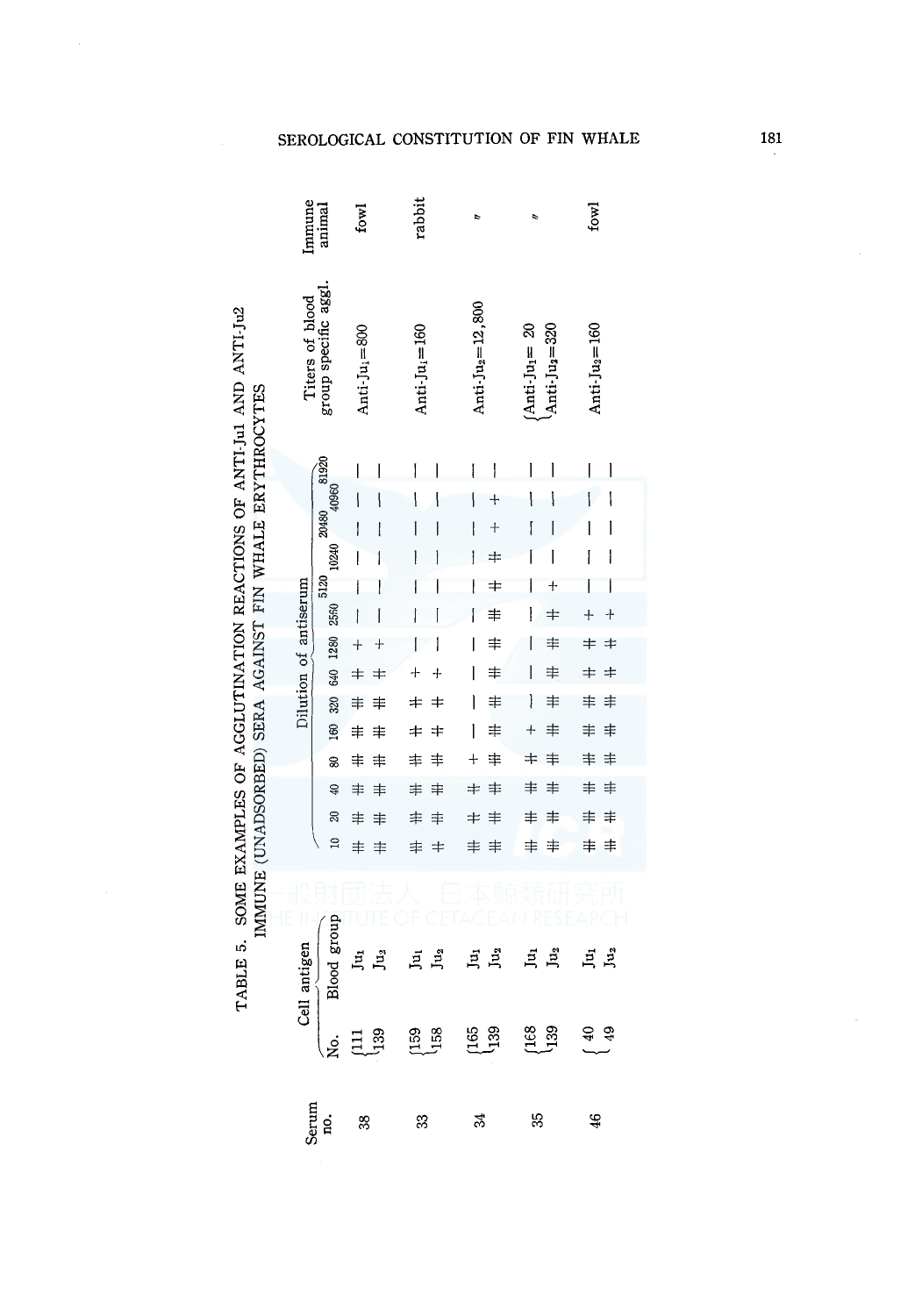gans or glands of immune animals, however, more excellent reagents must be obtained.

APPEARANCE OF IMMUNE ANTIBODIES INTO EGG-WHITE OF A FOWL INJECTED WITH FIN WHALE ERYTHROCYTES

No. 20 female fowl in table 3 (producer of no. 47 serum) was in a state of egg laying during the period of immunizing experiment. So the author



Fig. 1. Production of anti-Ju<sub>1</sub> and anti-B agglutinins in serum and egg-white of no. 20 fowl (D in  $Log_2 D=$ limiting dilution titers) A: anti-Ju<sub>1</sub> in serum, B: anti-B in serum C: anti-J $u_1$  in egg white, D: anti-B in egg white.

tried to trace the appearance of immune antibody into egg-white. In the following are reported some notes on such observation. As already stated the no. 20 female fowl was given intravenously on alternate days a series of (seven-times') injections of  $10\%$  suspension of Jul type fin whale erythrocytes, and sacrified for bleeding 7 days after last injection. During the period of experiment this fowl laid a egg respectively in each 4th, 7th, 12th, 14th and 20th day from the start of injection, be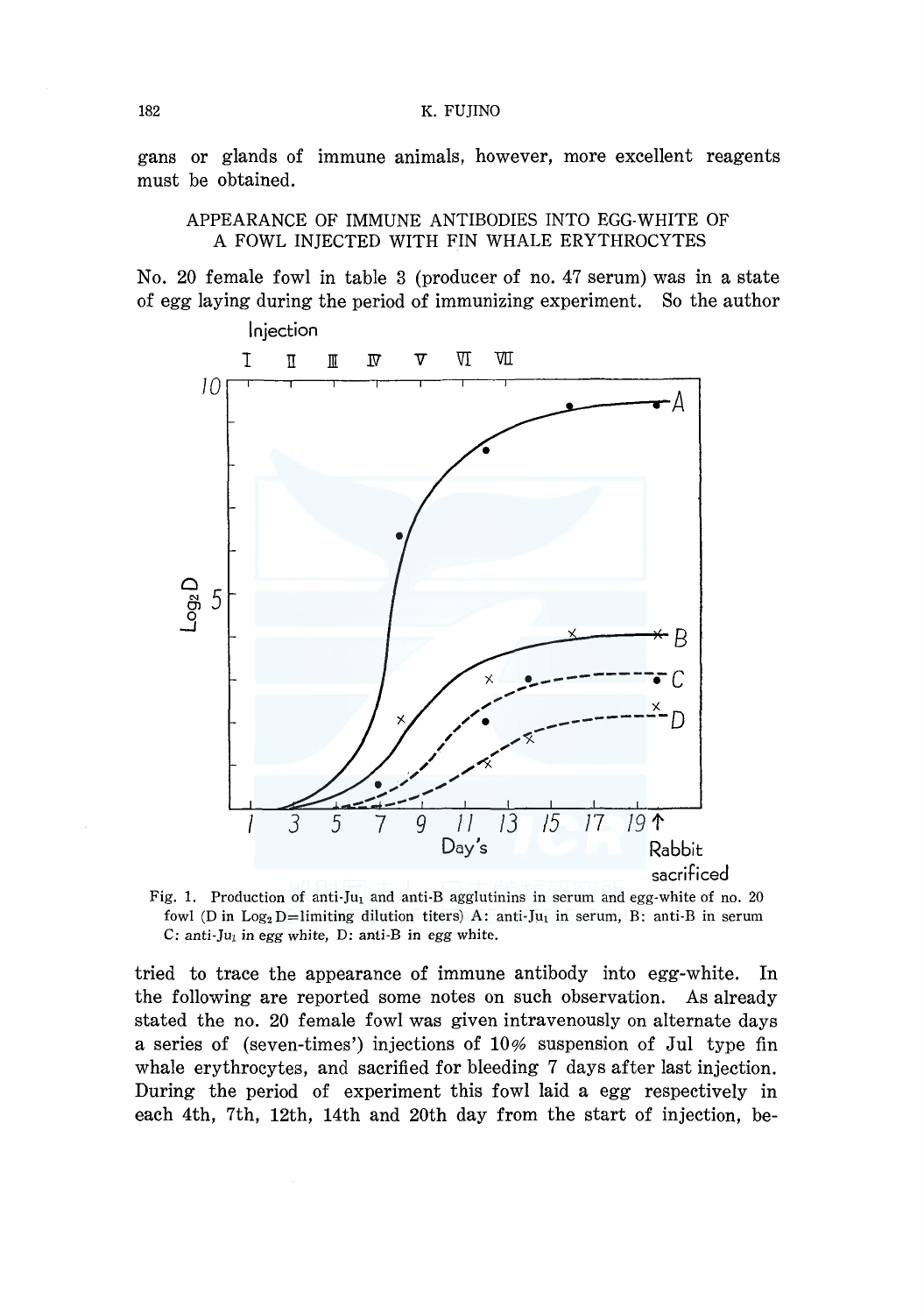ing up to 5 eggs in all. The author traced ascendings of anti-Jul and anti-human B agglutinin titers in these egg-whites and sera obtained by test bleedings. After centrifuging and inactivating, these agglutinins were titrated with hole-glass (slide glass) method. Limiting dilution titers of these agglutinins are plotted in figure 1.

It may be assumed from this figure that both anti-Jul and anti-B agglutinins in the egg-white begin to appear few days later than those in the serum and don't reach up to so high titers as those of the latter. As this observation was performed at the base of coastal whaling, no quantitative analysis have been carried out on globulins in egg-white and serum.

#### SUMMARY

1. Basing upon the classification of Friedenreich and With (1933) the author carried out the analysis of the human B blood group substance in the erythrocytes of cetaceans from the view points of systematic serology. A new partial antigen which has simpler structure than Bm in the guinea pig cells were detected immunologically in the fin whale erythrocytes independently to their blood groups. This antigen was named provisionally as Brv'. By this symbol the B blood group substances in the erythrocytes of human, rabbit, guinea pig and fin whale may be expressed as BIBIIBIIIBIV', BIIBIIIBIV', BIIIBIV', and BIV' respectively. Comparative survey between Brv' and Brv in the erythrocytes of sheep or horse (Ogura, 1953b) will be discussed in the future issue.

2. Normal agglutinins specific to Ju antigens of fin whale erythrocytes were detected in the sera of rabbits and fowls which were used as immune animal. In case of preparation of reagents for blood grouping on Ju system of fin whales, it is desirable that fowl is used as the immune animal for anti-Jul agglutinin producer and rabbit which has normal anti-Ju2 agglutinin is used as the anti-Ju2 agglitinin producer.

3. Appearance of immune antibodies into egg-white of a fowl was observed on the way of preparation of the anti-Jul agglutinin. It may be assumed from the results of this observation that both anti-Jul and antihuman B agglutinins begin to appear into egg-white few days later than into serum and don't reach up to so high titers as those of the latter.

## ACKNOWLEDGEMENT

The author should express his hearty thanks to Prof. Tanemoto Furuhata and the late Dr. Katsumi Yamaguchi for suggestion on this study.